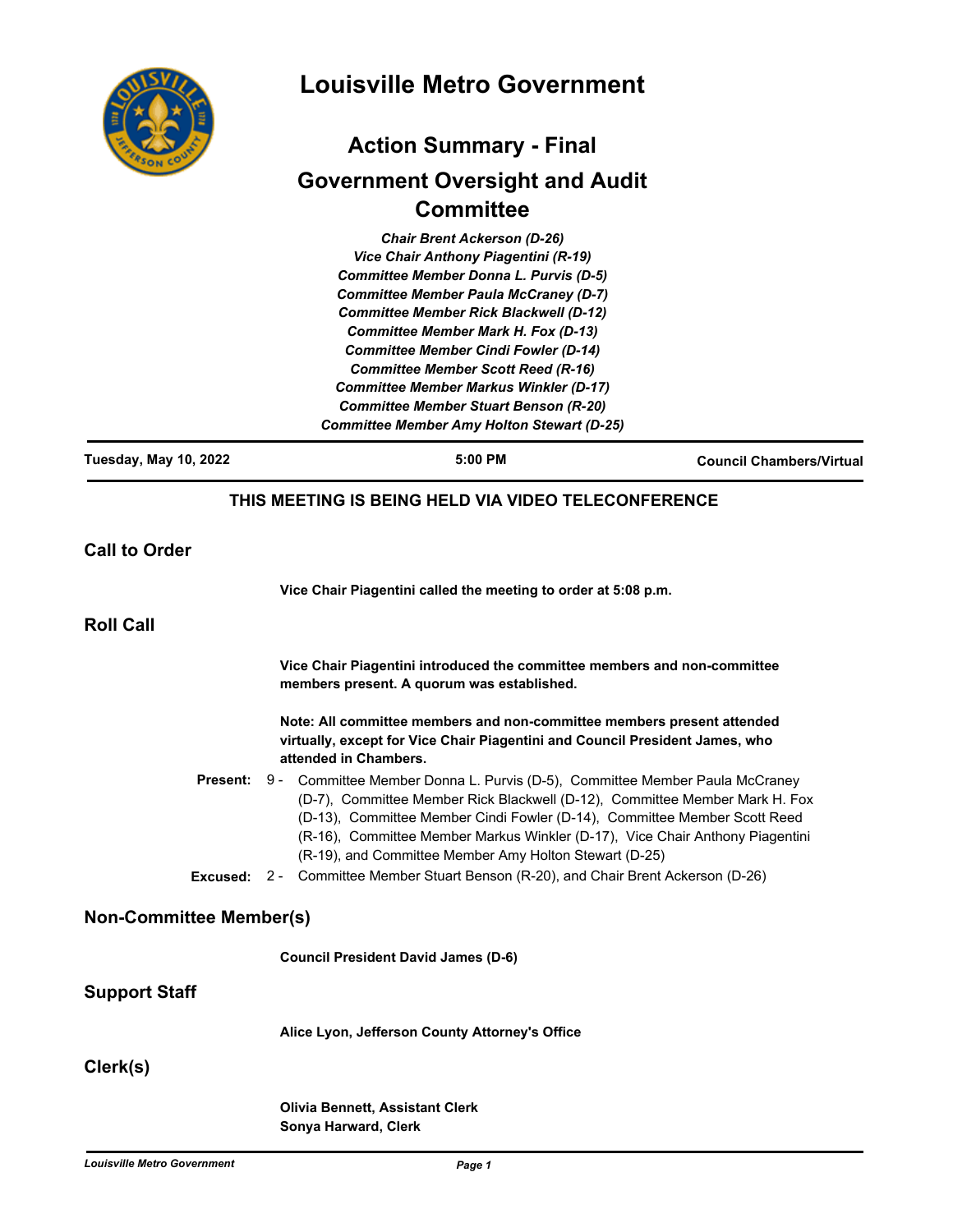#### **Special Discussion**

#### **1.** [ID 22-0643](http://louisville.legistar.com/gateway.aspx?m=l&id=/matter.aspx?key=60235)

#### **Louisville Metro Government Nonunion Employee Audit Report**

**Attachments: [LMG Nonunion Employee Audit Report.pdf](http://louisville.legistar.com/gateway.aspx?M=F&ID=708a37c3-a484-4562-9178-d749dd5bab53.pdf)** 

[GAEC\\_HR Non Union Employee Complaints.pdf](http://louisville.legistar.com/gateway.aspx?M=F&ID=ac3ab43c-5739-4229-922e-39be09b29750.pdf)

**Mayria Porter, Office of Internal Audit, gave a presentation.**

**The following spoke to this item:** 

**- Council President James** 

- **Adrienne Henderson, Metro Human Resources ("Metro HR")**
- **Vice Chair Piagentini**
- **Committee Member McCraney**

**The following was discussed:** 

**- Questions were asked regarding of the number of audits done on a yearly basis, and how often does the Office of Internal Audit produces an audit that has an inadequate level -- out of 10 audit's produced the Office of Internal Audit would have one or two audits that are inadequate** 

**- Questions were asked regarding whether the investigations were being shared with Department heads -- the investigation information is not shared with the Department heads** 

**- Questions were asked regarding whether Metro HR provided a reason as to why the investigation information is not provided to the Department heads - standard practice is for Metro HR to issue a memo with results included -- the Office of Internal Audit has no records of memos being shared with Department heads -- this could be for a number of reasons and examples were provided**

**- Metro HR did commit to putting better procedures in place so in the future the necessary communications are maintained in the investigative file**

**- Questions were asked regarding whether the records in the investigative file would be open to individuals that want to know about the information in the investigative file -- all records are subject to an open records request**

**- Questions were asked regarding the average number of investigations that occur through Metro HR on a yearly basis -- in the last year there were eight investigations and four of those investigations were completed through the Compliance Office -- investigations completed at the Department level are not formally tracked therefore the Office of Internal Audit was not able to** 

**determine the total number of investigations at the Department level - Questions were asked regarding whether a Department would be responsible for investigating itself if a non-union employee filed a complaint against a Department director -- if an employee has a complaint against a Department director, the complaint should go to Metro HR, however it is possible that the Department would investigate the complaint itself** 

**- Questions were asked regarding whether it was more often than not that the Department would investigate itself** 

**- Questions were asked regarding who would investigate if a complaint were made against an assistant director or deputy director -- this would depend on**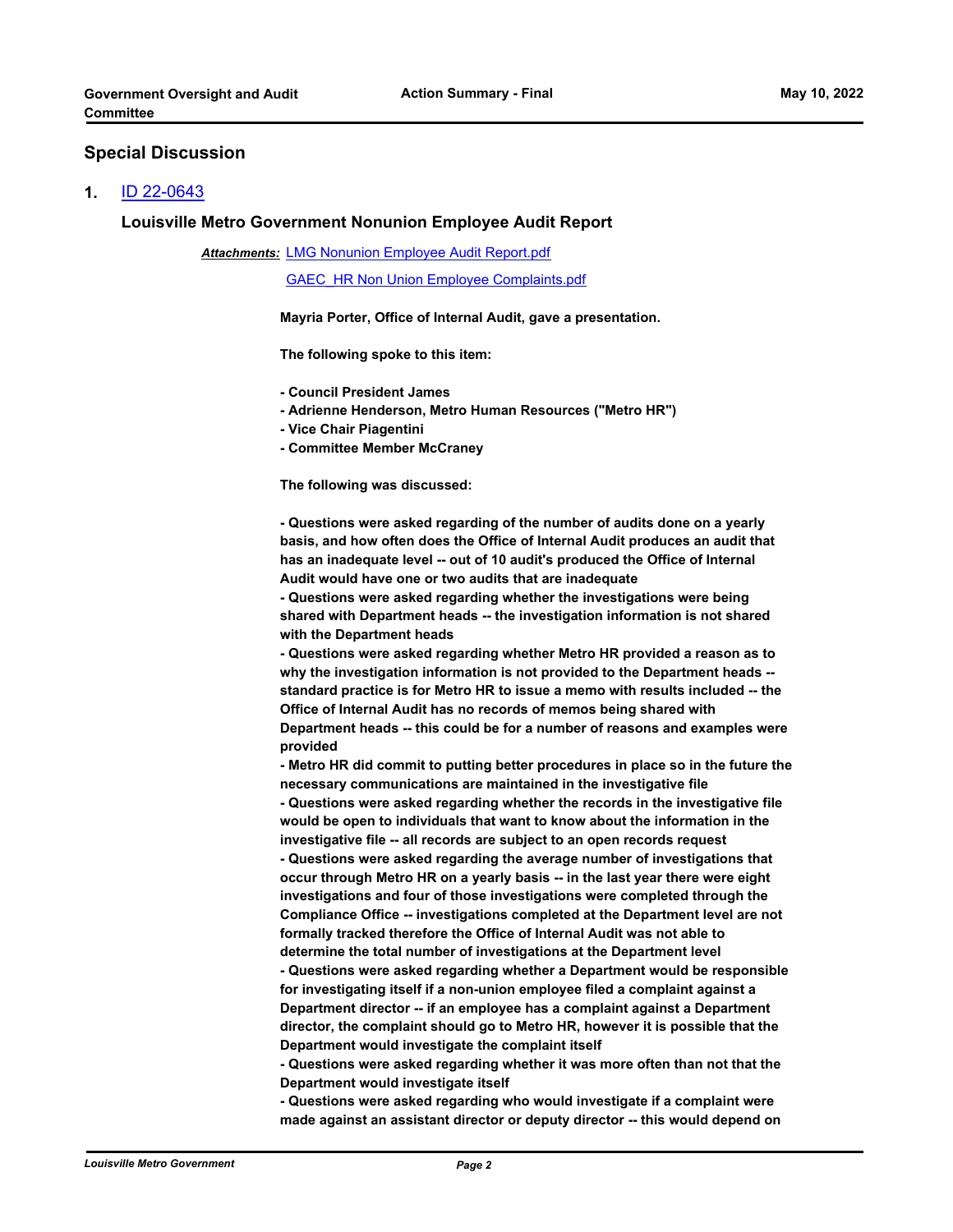**the complaint and circumstance as there is not a policy in place to determine specifically - Questions were asked regarding whether the Department could cover up any complaints that have been made against them - It was stated that the Compliance Office originally had only one investigator and said investigator was tasked with only investigating Equal Employment Opportunity ("EEO") complaints -- EEO complaints were the only type of complaints that Metro HR was able to investigate due to lack of resources - when Metro Council approved the budget for three additional investigators Metro HR hired the necessary investigators and began to take on more investigative cases - Metro HR has drafted the standard operating procedures ("SOPs") for complaint investigation cases and those SOPs are under final review - Metro HR is currently looking for in-person training services - Questions were asked regarding whether in the future there would be any scenario where a Department head or a Department would be handling their own investigation relating to a complaint within their Department -- the director of the Department should notify Metro HR of said complaint -- other examples were provided - Questions were asked regarding whether there is a current way to track an employee that has reoccurring issues though they may have left a Department and transferred to another Department -- Metro HR has a new investigator from Louisville Metro Police Department whom is working on putting tracking mechanisms in place to better track an individual who has multiple complaints against them - Questions were asked regarding whether it would be the same outcome if an audit was to be performed on union employees -- the complaint process is the same for union and non-union employees and is open to all Metro Government employees -- union employees have other complaint processes they can follow in addition to coming to Metro HR - Questions were asked regarding whom would be responsible for employee training at the Office of Performance Improvement -- Metro Compliance and Training is within the Compliance Unit and is responsible for all employee training within Metro Government - Questions were asked regarding the number of management staff that have been disciplined - Questions were asked regarding where the records are maintained when a manager is disciplined -- records such as these should be stored in the employee's personnel file - Questions were asked regarding the amount of sustained complaints that were made against Department supervisors -- Metro HR did not have this** 

**information at the time but will provide it to Metro Council**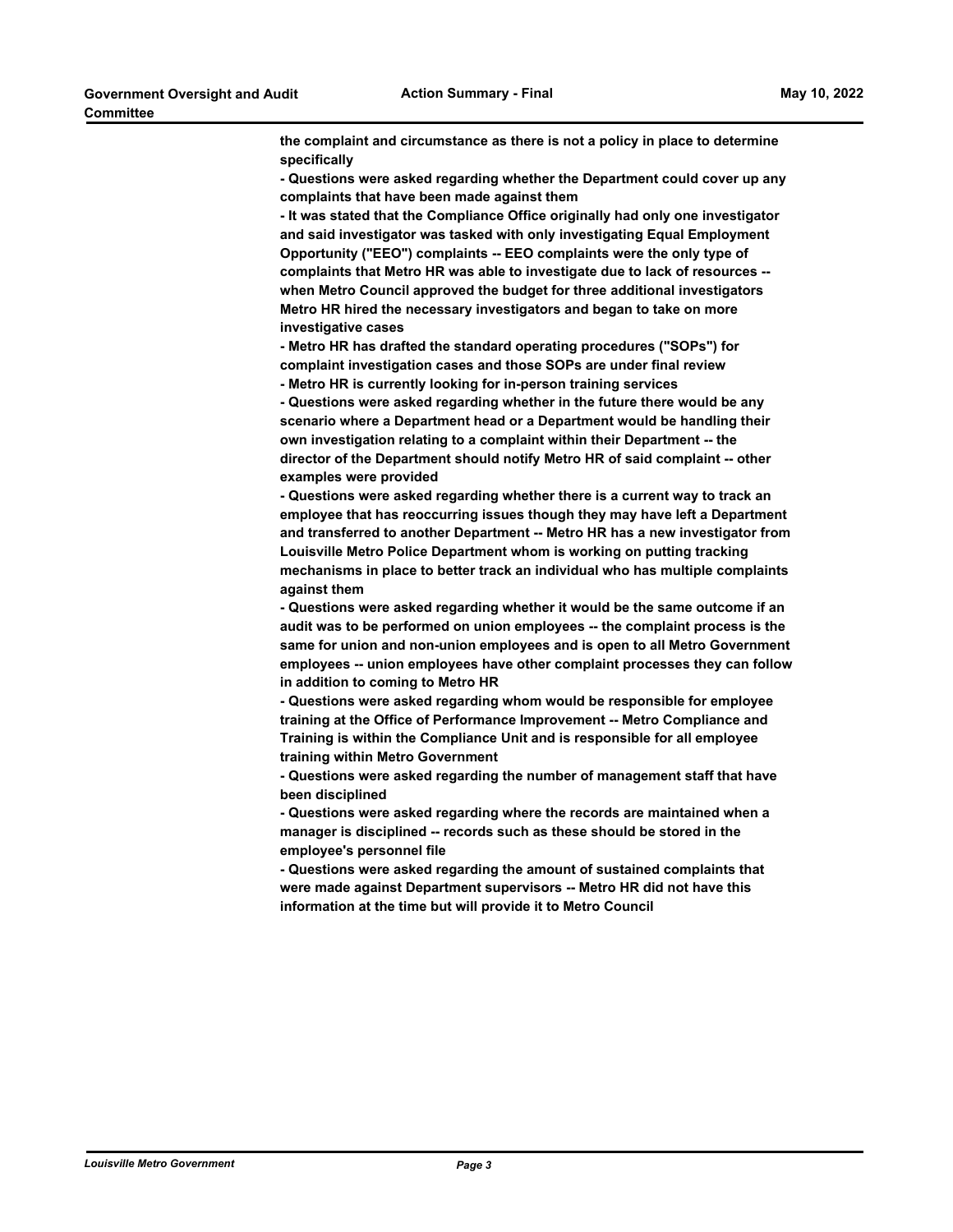#### **Pending Legislation**

#### **2.** [AP051022JE](http://louisville.legistar.com/gateway.aspx?m=l&id=/matter.aspx?key=60209)

## **APPOINTMENT OF JERRY EAVES TO THE JUNETEENTH JUBILEE COMMISSION (TERM EXPIRES APRIL 29, 2023).**

Attachments: [APT Juneteenth Jubilee Commission 04.25.22.pdf](http://louisville.legistar.com/gateway.aspx?M=F&ID=f090a6f6-bec9-4b2e-a59f-7e55b4db3943.pdf)

[Jerry Eaves 4-25-2022.pdf](http://louisville.legistar.com/gateway.aspx?M=F&ID=e6894325-cf7e-4a57-9163-0737a35ebb29.pdf)

[Applicants for Board - Juneteenth Jubilee Commission - 04-25-22.pdf](http://louisville.legistar.com/gateway.aspx?M=F&ID=173c9075-8042-4465-a9ff-828db59467c1.pdf)

**A motion was made by Committee Member Purvis, seconded by Committee Member Holton Stewart, that this Appointment be recommended for approval.** 

**The following spoke to this item:** 

- **Althea Jackson, Mayor's Office**
- **Jerry Eaves, Appointee**
- **Committee Member McCraney**
- **Committee Member Reed**

**The following was discussed:** 

**- The appointee has lived in Louisville/Jefferson County for 24 years** 

- **The appointee resides in District 16**
- **The appointee will serve as an inaugural member on the commission**
- **The appointee is an alumnus of Ballard High school and the University of Louisville**
- **Thanks were given to the appointee for their hard work in the community**
- **Personal experiences were shared about the appointee**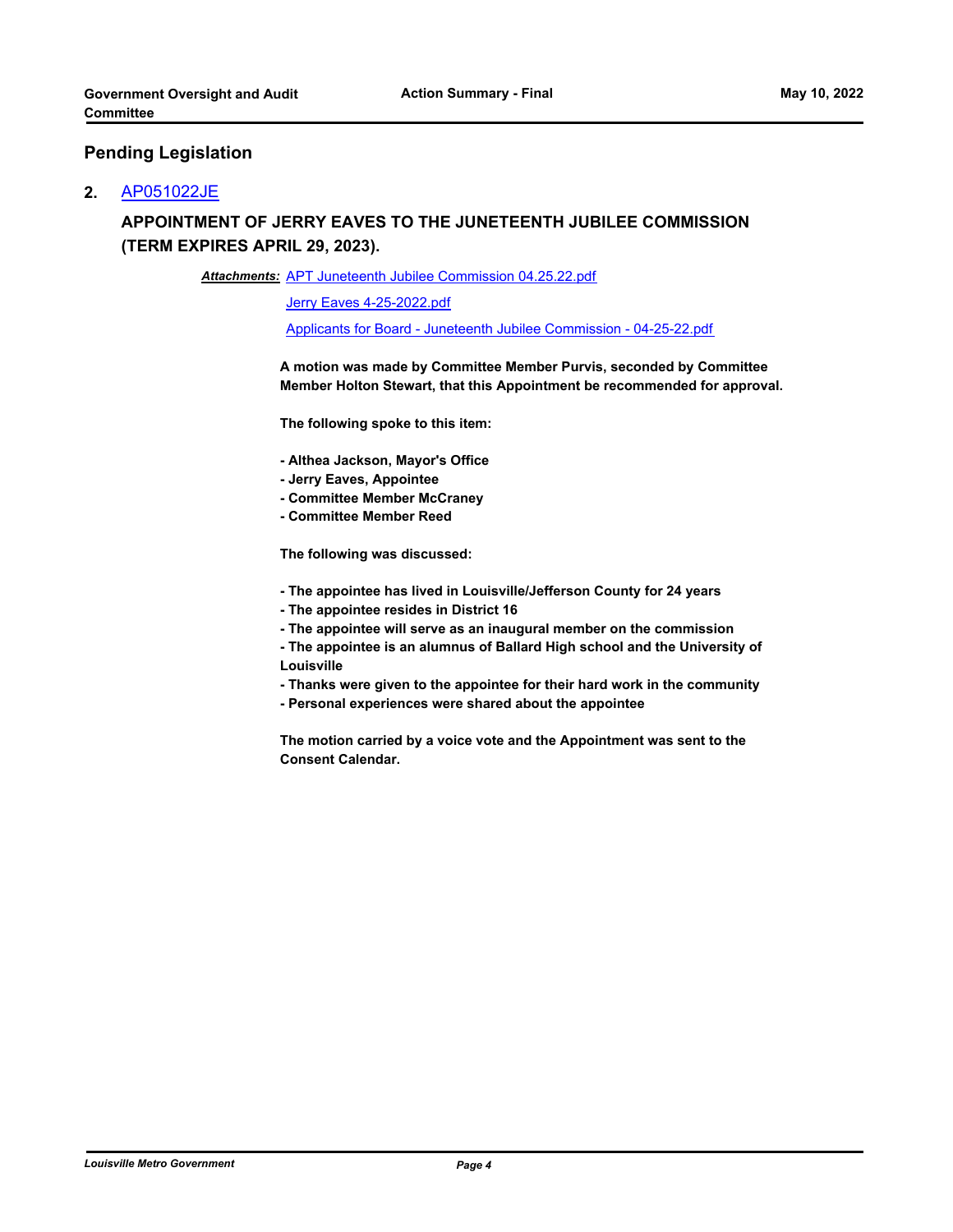## **3.** [AP051022EG](http://louisville.legistar.com/gateway.aspx?m=l&id=/matter.aspx?key=60210)

# **APPOINTMENT OF ERYN GRIFFIN TO THE JUNETEENTH JUBILEE COMMISSION (TERM EXPIRES APRIL 29, 2023).**

Attachments: [APT Juneteenth Jubilee Commission 04.25.22.pdf](http://louisville.legistar.com/gateway.aspx?M=F&ID=70f02813-581d-4681-b54b-f300b8217a51.pdf)

[Eryn Griffin 04-25-22.pdf](http://louisville.legistar.com/gateway.aspx?M=F&ID=2f0993b4-6454-4a59-a350-48c3f98c3f26.pdf)

[Applicants for Board - Juneteenth Jubilee Commission - 04-25-22](http://louisville.legistar.com/gateway.aspx?M=F&ID=c4eb371c-3e90-4241-b34d-30ae5406f16f.pdf)  EG.pdf

**A motion was made by Committee Member Winkler, seconded by, Committee Member Purvis, that this Appointment be recommended for approval.**

**The following spoke to this item:**

**- Althea Jackson, Mayor's Office**

**- Eryn Griffin, Appointee**

**The following was discussed:** 

- **The appointee has lived in Louisville/Jefferson County for 33 years**
- **The appointee is the director of Human Resources for Papa Johns International** 
	- **The appointee resides in District 7**

**- The appointee is the former president of the African American Employee Group with Papa Johns**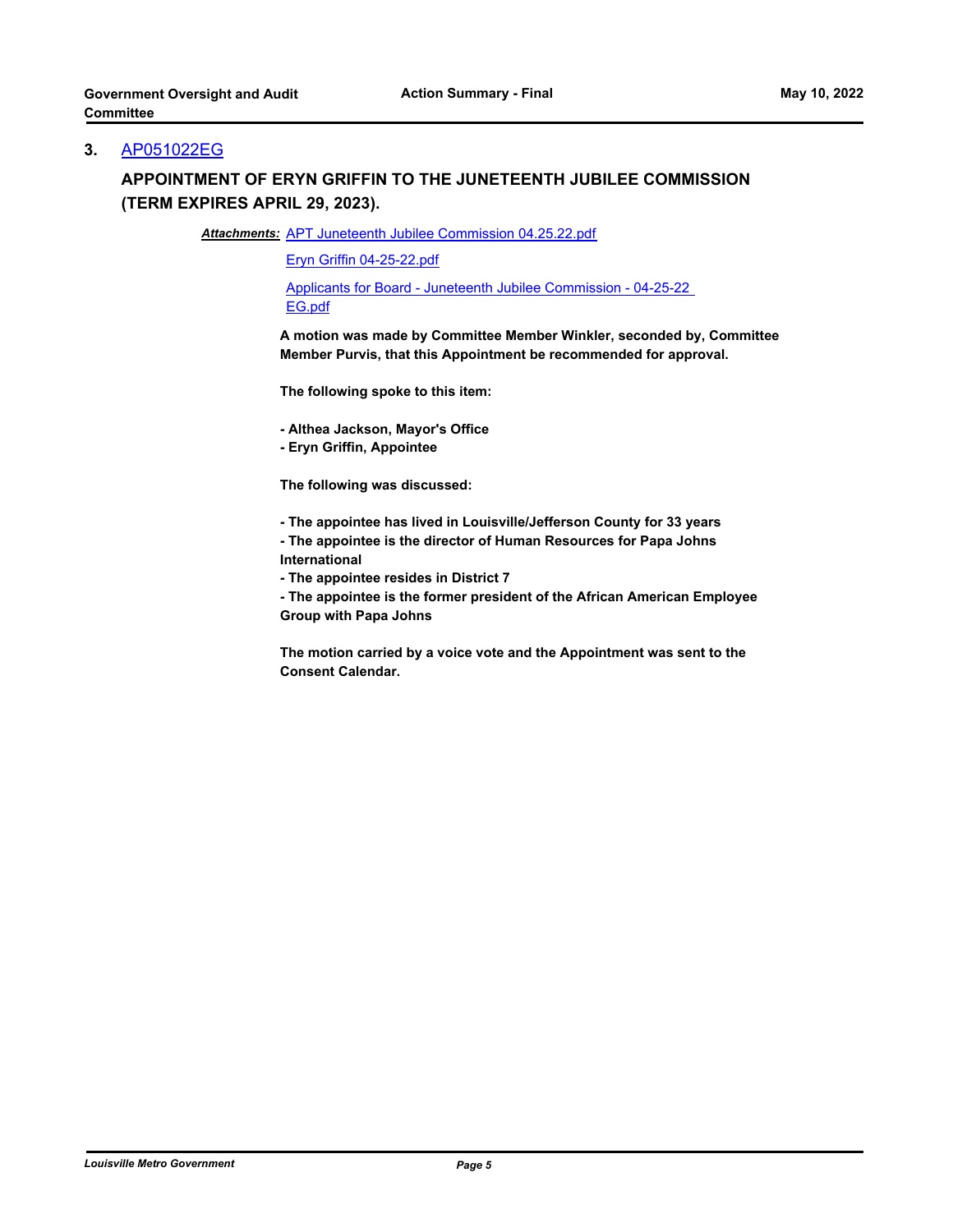## **4.** [AP051022RM](http://louisville.legistar.com/gateway.aspx?m=l&id=/matter.aspx?key=60211)

# **APPOINTMENT OF REGINALD MCDANIEL TO THE JUNETEENTH JUBILEE COMMISSION (TERM EXPIRES APRIL 23, 2023).**

Attachments: [APT Juneteenth Jubilee Commission 04.25.22.pdf](http://louisville.legistar.com/gateway.aspx?M=F&ID=359b2546-8692-4642-8752-522249710bd9.pdf)

[Reginald McDaniel 04-25-22.pdf](http://louisville.legistar.com/gateway.aspx?M=F&ID=14b2ad6f-3ab8-427d-a6fe-3f18cdac1886.pdf)

[Applicant's for Board - Juneteenth Jubilee Commission - 04-25-22](http://louisville.legistar.com/gateway.aspx?M=F&ID=e7174673-2807-4905-91ec-b366890f2be4.pdf)  RM.pdf

**A motion was made by Committee Member Purvis, seconded by Committee Member Winkler, that this Appointment be recommended for approval.**

**The following spoke to this item:**

**- Althea Jackson, Mayor's Office** 

**- Committee Member Purvis** 

**The following was discussed:** 

- **The appointee is a life long resident of Louisville/Jefferson County**
- **The appointee is a coordinator of Educator Prep for Simmons College**
- **The appointee resides in District 1**
- **The appointee is an University of Louisville alumnus**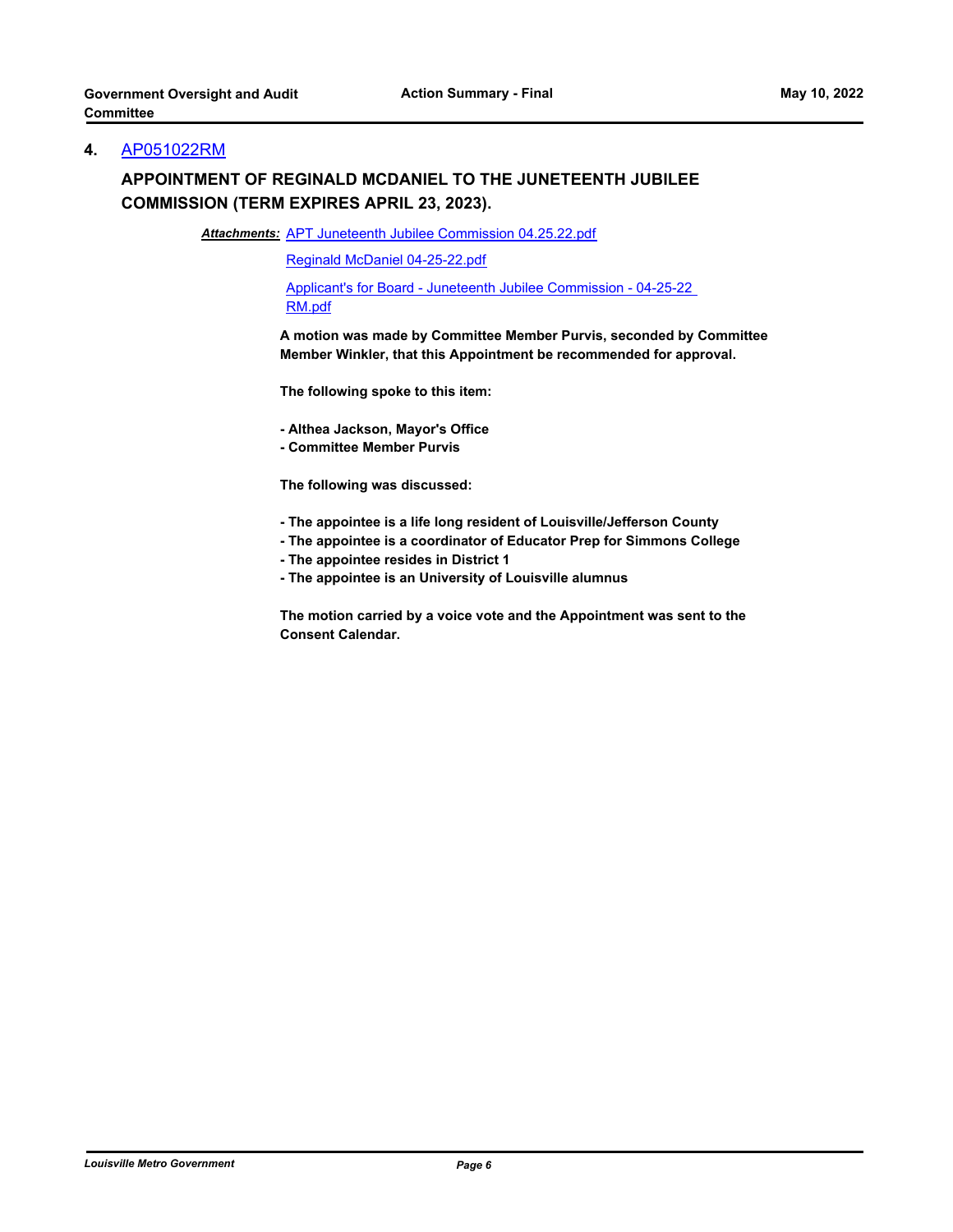## **5.** [AP051022CJ](http://louisville.legistar.com/gateway.aspx?m=l&id=/matter.aspx?key=60212)

## **APPOINTMENT OF CAROLLE JONES TO THE JUNETEENTH JUBILEE COMMISSION (TERM EXPIRES APRIL 29, 2024).**

Attachments: [APT Juneteenth Jubilee Commission 04.25.22.pdf](http://louisville.legistar.com/gateway.aspx?M=F&ID=4ae06ebd-4219-4fb6-b669-5ff302fd3b0b.pdf)

[Carolle Jones 04-25-22.pdf](http://louisville.legistar.com/gateway.aspx?M=F&ID=c6407e24-edac-46ed-a808-cc8bad8433bf.pdf)

[Applicant's for Board - Juneteenth Jubilee Commission - 04-25-22](http://louisville.legistar.com/gateway.aspx?M=F&ID=3f36fadf-756e-419f-abc7-3e4aef6ccb74.pdf)  CJ.pdf

**A motion was made by Committee Member Winkler, seconded by Committee Member Purvis, that this Appointment be recommended for approval.** 

**The following spoke to this item:** 

**- Althea Jackson, Mayor's Office**

**- Vice Chair Piagentini**

**The following was discussed:** 

**- The appointee is a life long resident of Louisville/Jefferson County** 

**- The appointee is the senior vice president managing director of Community Relations for Republic Bank -- the appointee began her career at Republic Bank in 1998**

**- The appointee was named the president of the Republic Bank Foundation in 2020**

**- Comments were made regarding the boards the appointee is a member of**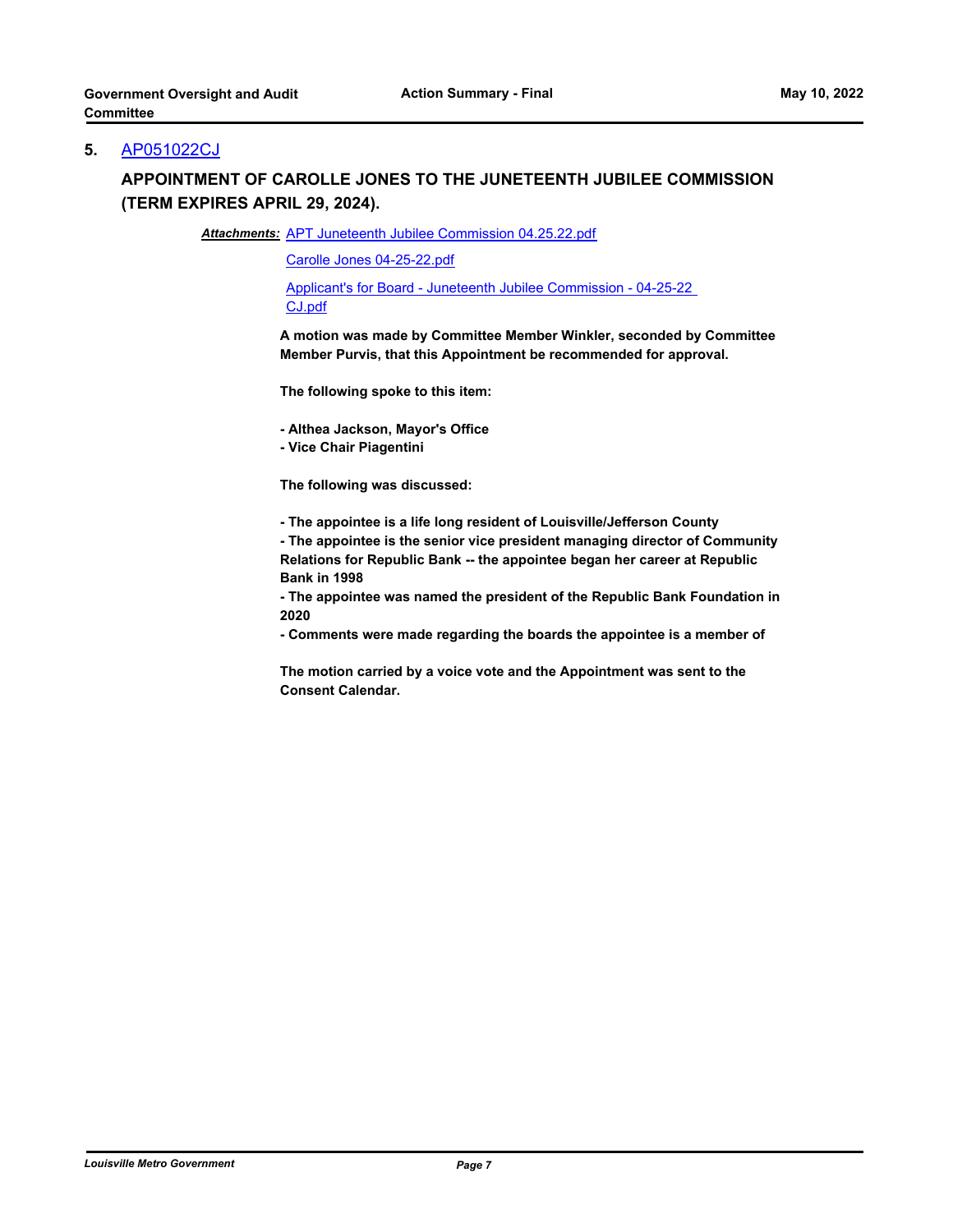## **6.** [AP051022AJ](http://louisville.legistar.com/gateway.aspx?m=l&id=/matter.aspx?key=60213)

# **APPOINTMENT OF ALEXANDER JONES TO THE JUNETEENTH JUBILEE COMMISSION (TERM EXPIRES APRIL 29, 2024).**

Attachments: [APT Juneteenth Jubilee Commission 04.25.22.pdf](http://louisville.legistar.com/gateway.aspx?M=F&ID=9fce4fff-742a-404c-9c07-d0bacd5fb898.pdf)

[Alexander Jones 04-25-22.pdf](http://louisville.legistar.com/gateway.aspx?M=F&ID=5e84192d-bfe6-4c3c-9bc9-385e76db638a.pdf)

[Applicant's for Board - Juneteenth Jubilee Commission - 04-25-22](http://louisville.legistar.com/gateway.aspx?M=F&ID=d605910a-345b-41c0-84e4-444ab4e7a8c8.pdf)  AJ.pdf

**A motion was made by Committee Member Winkler, seconded by Committee Member Reed, that this Appointment be recommended for approval.**

**The following spoke to this item:** 

- **Althea Jackson, Mayor's Office**
- **Alexander Jones, Appointee**
- **Council President James**
- **Committee Member McCraney**

**The following was discussed:** 

- **The appointee is a life long Louisville/Jefferson County resident**
- **The appointee resides in District 14**
- **The appointee is employed with the Jefferson County Public School system**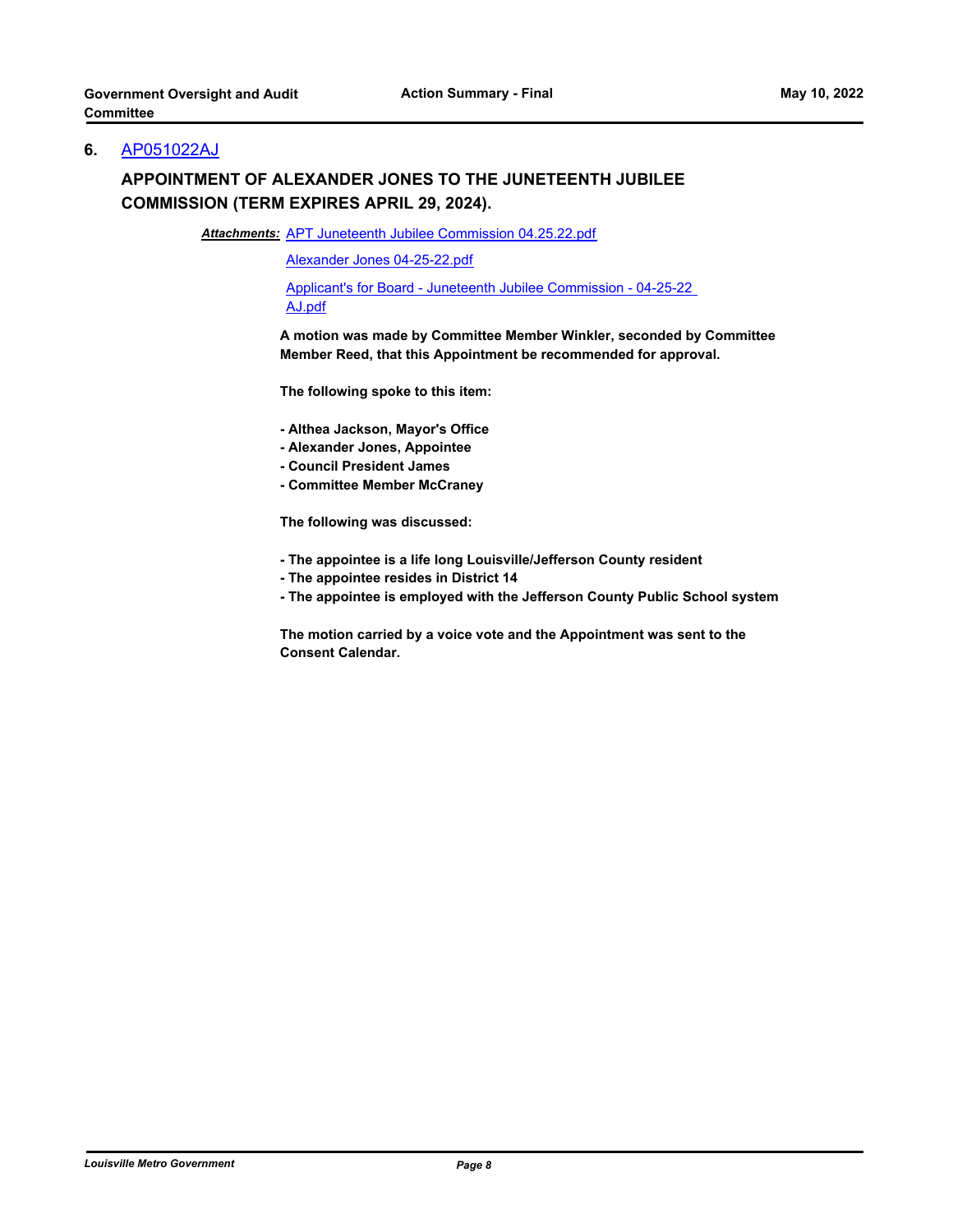## **7.** [AP051022DG](http://louisville.legistar.com/gateway.aspx?m=l&id=/matter.aspx?key=60214)

## **APPOINTMENT OF DAWNE GEE TO THE JUNETEENTH JUBILEE COMMISSION (TERM EXPIRES APRIL 29, 2025).**

Attachments: [APT Juneteenth Jubilee Commission 04.25.22.pdf](http://louisville.legistar.com/gateway.aspx?M=F&ID=d4562322-74af-49bc-a3d7-72c6f6f1ce9a.pdf)

[Dawne Gee 04-25-22.pdf](http://louisville.legistar.com/gateway.aspx?M=F&ID=ff3373fa-94a7-4136-b4f4-745412dfc96a.pdf)

[Applicant's for Board - Juneteenth Jubilee Commission - 04-25-22](http://louisville.legistar.com/gateway.aspx?M=F&ID=2a5451fb-c3ec-435e-a2db-1a42ea462f19.pdf)  DG.pdf

**A motion was made by Committee Member Winkler, seconded by Committee Member Reed, that this Appointment be recommended for approval.**

**The following spoke to this item:** 

- **Althea Jackson, Mayor's Office**
- **Council President James**
- **Committee Member Fox**
- **Committee Member McCraney**

**The following was discussed:** 

- **The appointee is a life long resident of Louisville/Jefferson County**
- **The appointee is a news anchor with Wave3 News**
- **The appointee resides in District 12**

**- Personal experiences were shared regarding the appointee's hard work and character**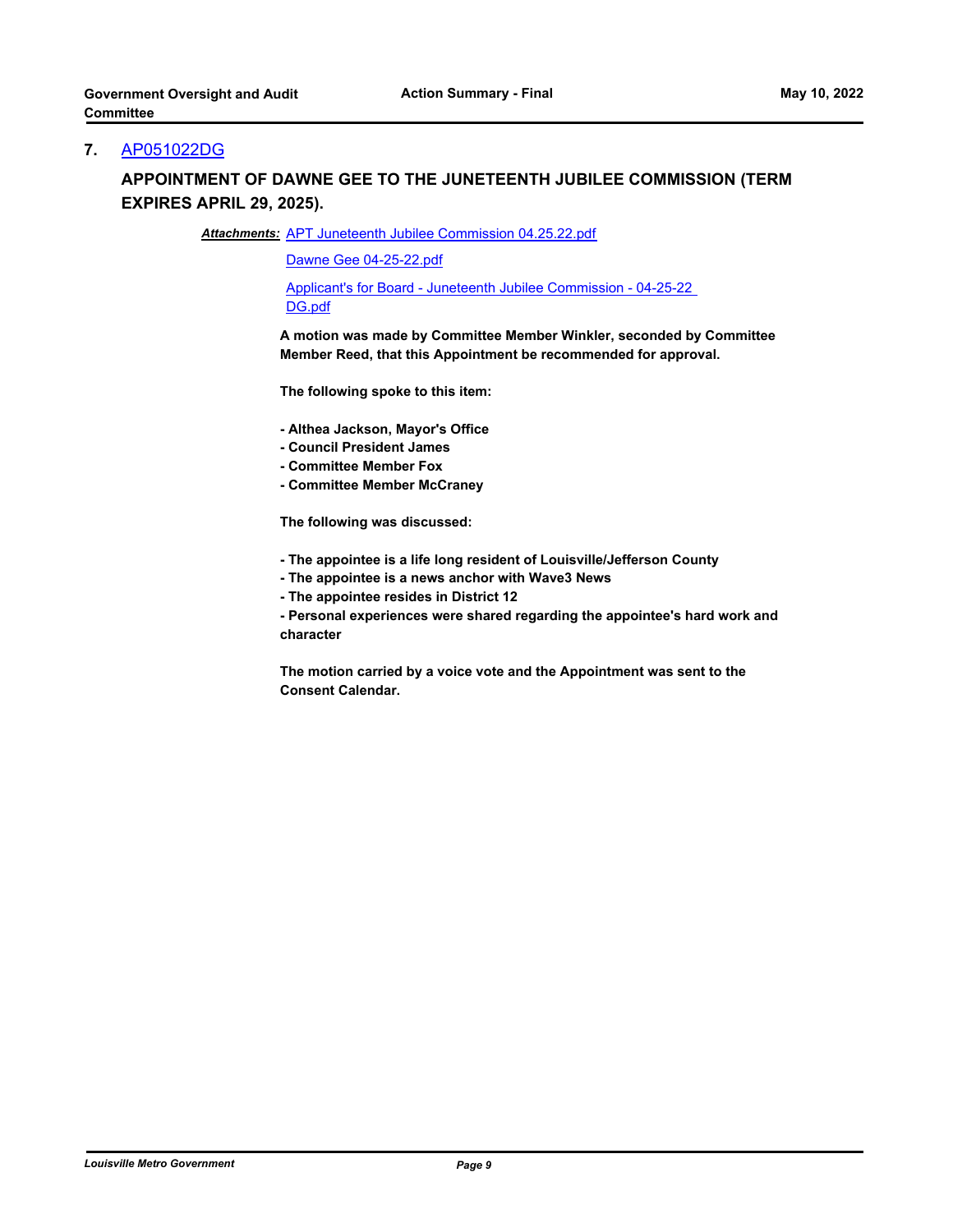## **8.** [AP051022DE](http://louisville.legistar.com/gateway.aspx?m=l&id=/matter.aspx?key=60215)

## **APPOINTMENT OF DR. DESTINY ETHRIDGE TO THE COMMISSION FOR PERSONS WITH DISABILITIES (TERM EXPIRES DECEMBER 12, 2023).**

Attachments: [APT Commission for Persons with Disabilities 04.25.22.pdf](http://louisville.legistar.com/gateway.aspx?M=F&ID=710323f1-bf5d-4d45-8d9b-ef003dec047a.pdf)

[Dr. Destiny Ethridge 04-25-22.pdf](http://louisville.legistar.com/gateway.aspx?M=F&ID=6e1e04bd-adc1-4e54-90b2-b191addd419f.pdf)

[Applicants for Board - Commission for Persons with Disabilities -](http://louisville.legistar.com/gateway.aspx?M=F&ID=06d23941-f708-42e4-9d11-cd703f39a7e0.pdf)  04-25-22.pdf [Current Board - Commission for Persons with Disabilities 04-25-22.pdf](http://louisville.legistar.com/gateway.aspx?M=F&ID=379058d4-2152-46f9-8410-b119ccfbcda4.pdf)

**A motion was made by Committee Member Winkler, seconded by Committee Member Reed, that this Appointment be recommended for approval.**

**The following spoke to this item:** 

- **Althea Jackson, Mayor's Office**
- **Dr. Destiny Ethridge, Appointee**
- **Vice Chair Piagentini**
- **Committee Member Reed**

**The following was discussed:** 

**- The appointee has resided in Louisville/Jefferson County for approximately six months** 

- **The appointee is a family physician with Norton Healthcare**
- **The appointee resides in District 20**
- **The appointee has a child on the spectrum and is familiar with individuals with disabilities**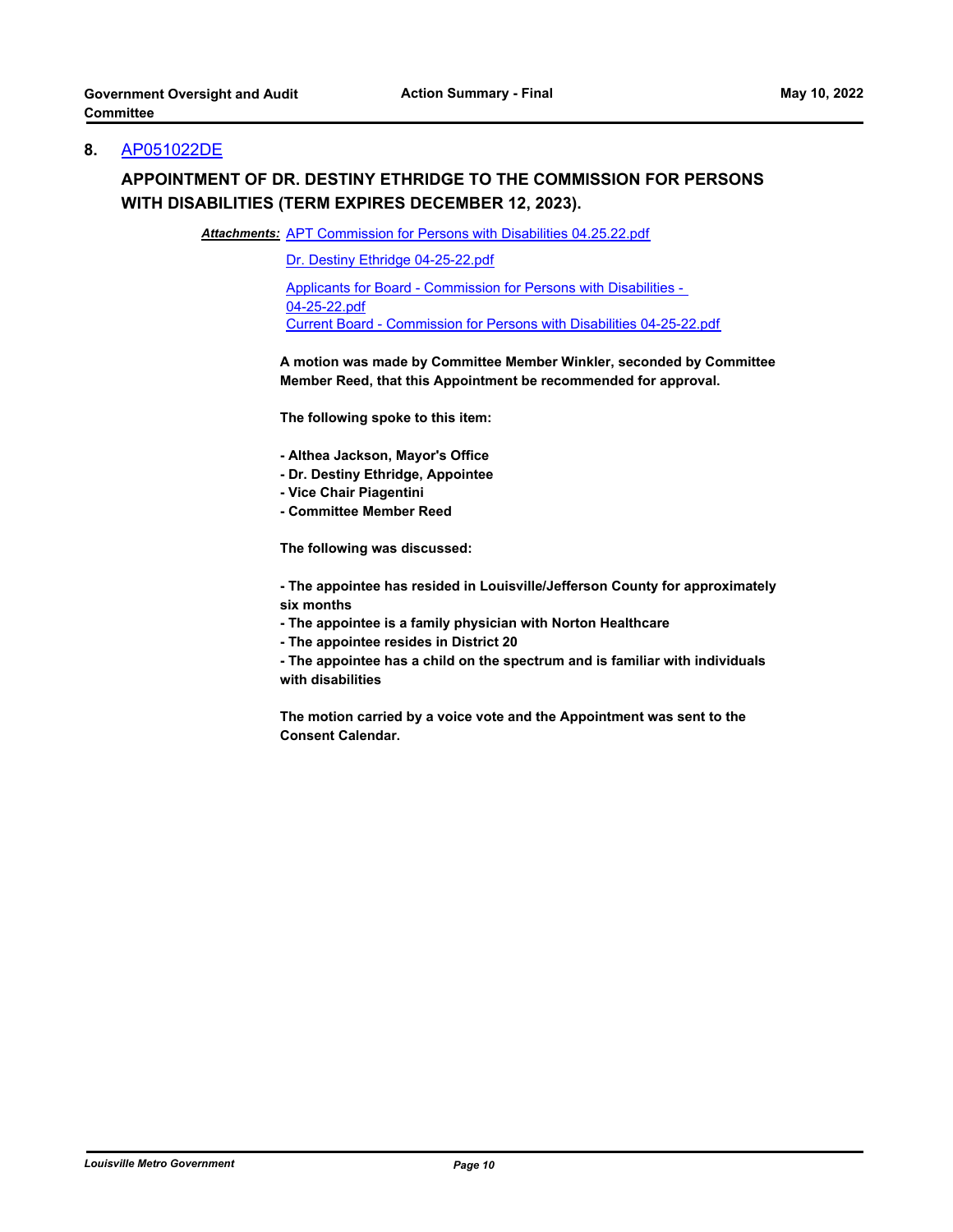#### **9.** [AP051022HH](http://louisville.legistar.com/gateway.aspx?m=l&id=/matter.aspx?key=60216)

## **APPOINTMENT OF HERB HENRY TO THE COMMISSION FOR PERSONS WITH DISABILITIES (TERM EXPIRES DECEMBER 12, 2024).**

Attachments: [APT Commission for Persons with Disabilities 04.25.22.pdf](http://louisville.legistar.com/gateway.aspx?M=F&ID=ec715848-e280-4fb3-9f51-e0048a58e870.pdf)

[Herb Henry 04-25-22.pdf](http://louisville.legistar.com/gateway.aspx?M=F&ID=fd3f6247-e005-468c-b783-a2df6f006ca6.pdf)

[Applicants for Board - Commission for Persons with Disabilities -](http://louisville.legistar.com/gateway.aspx?M=F&ID=9ebaddb0-7c2d-4a3f-82fa-0891bb3f3198.pdf)  04-25-22.pdf [Current Board - Commission for Persons with Disabilities 04-25-22.pdf](http://louisville.legistar.com/gateway.aspx?M=F&ID=584abec4-d59b-4993-aebe-4f2aa5101dfe.pdf)

**A motion was made by Committee Member Winkler, seconded by Committee Member Fox, that this Appointment be recommended for approval.**

**The following spoke to this item:** 

- **Althea Jackson, Mayor's Office**
- **Herb Henry, Appointee**
- **Vice Chair Piagentini**
- **Committee Member Reed**
- **Committee Member Fox**
- **Committee Member Purvis**

**The following was discussed:** 

- **The appointee is a life long resident of Louisville/Jefferson County**
- **The appointee is self-employed**
- **The appointee resides in District 5**
- **The appointee is a Doss High School and University of Louisville alumnus**
- **The appointee was paralyzed at the age of 18 and has been wheelchair bound ever since**
- **The appointee has been playing wheelchair basketball since 2022**
- **The appointee's passion is to help those with disabilities find different activities to do and help provide resources to be well and live better lives even with some restrictions and limitations**
- **Discussion was had regarding the importance and the impact playing sports has on a person's life**
- **Thanks were given to the appointee for his service in the community**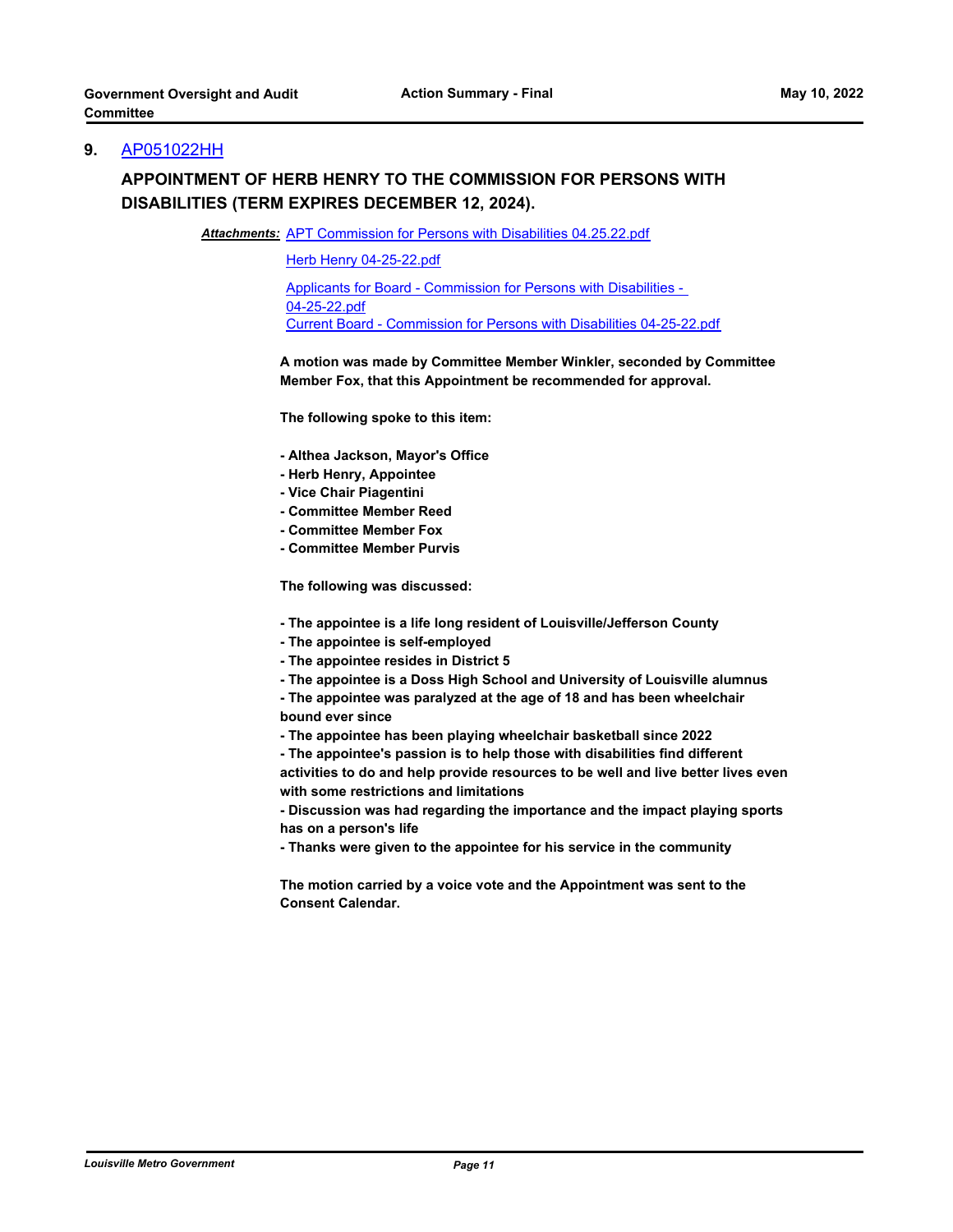## **10.** [AP051022TR](http://louisville.legistar.com/gateway.aspx?m=l&id=/matter.aspx?key=60217)

# **APPOINTMENT OF TIHISHA RAWLINS TO THE COMMISSION FOR PERSONS WITH DISABILITIES (TERM EXPIRES DECEMBER 12, 2025)**

Attachments: [APT Commission for Persons with Disabilities 04.25.22.pdf](http://louisville.legistar.com/gateway.aspx?M=F&ID=743736dc-c818-448f-9c0f-e5181bccfbc8.pdf)

[Tihisha Rawlins 04-25-22.pdf](http://louisville.legistar.com/gateway.aspx?M=F&ID=45884fb2-caf2-4243-b456-d9503be96208.pdf)

[Applicants for Board - Commission for Persons with Disabilities -](http://louisville.legistar.com/gateway.aspx?M=F&ID=830de41c-ebfb-4ed3-b8a5-bd90906b40d7.pdf)  04-25-22.pdf [Current Board - Commission for Persons with Disabilities 04-25-22.pdf](http://louisville.legistar.com/gateway.aspx?M=F&ID=0e48a537-1fa5-4066-a3f7-624fd27a87af.pdf)

**A motion was made by Committee Member Purvis, seconded by Committee Member Winkler, that this Appointment be recommended for approval.** 

**The following was discussed:** 

- **Althea Jackson, Mayor's Office**
- **Tihisha Rawlins, Appointee**
- **Committee Member Reed**

**The following was discussed:** 

**- The appointee has lived in Louisville/Jefferson County for 16 years and 10 months** 

**- The appointee is employed with outreach and advocacy with the American Association of Retired Persons (AARP) for approximately 17 years** 

**- The appointee resides in District 18** 

**- The appointee is an advocate for older adults and persons with disabilities** 

**- The appointee has two chronically ill/disabled children** 

**- The appointee sits on the Cystic Fibrosis Foundation, Kentucky/West Virginia Chapter**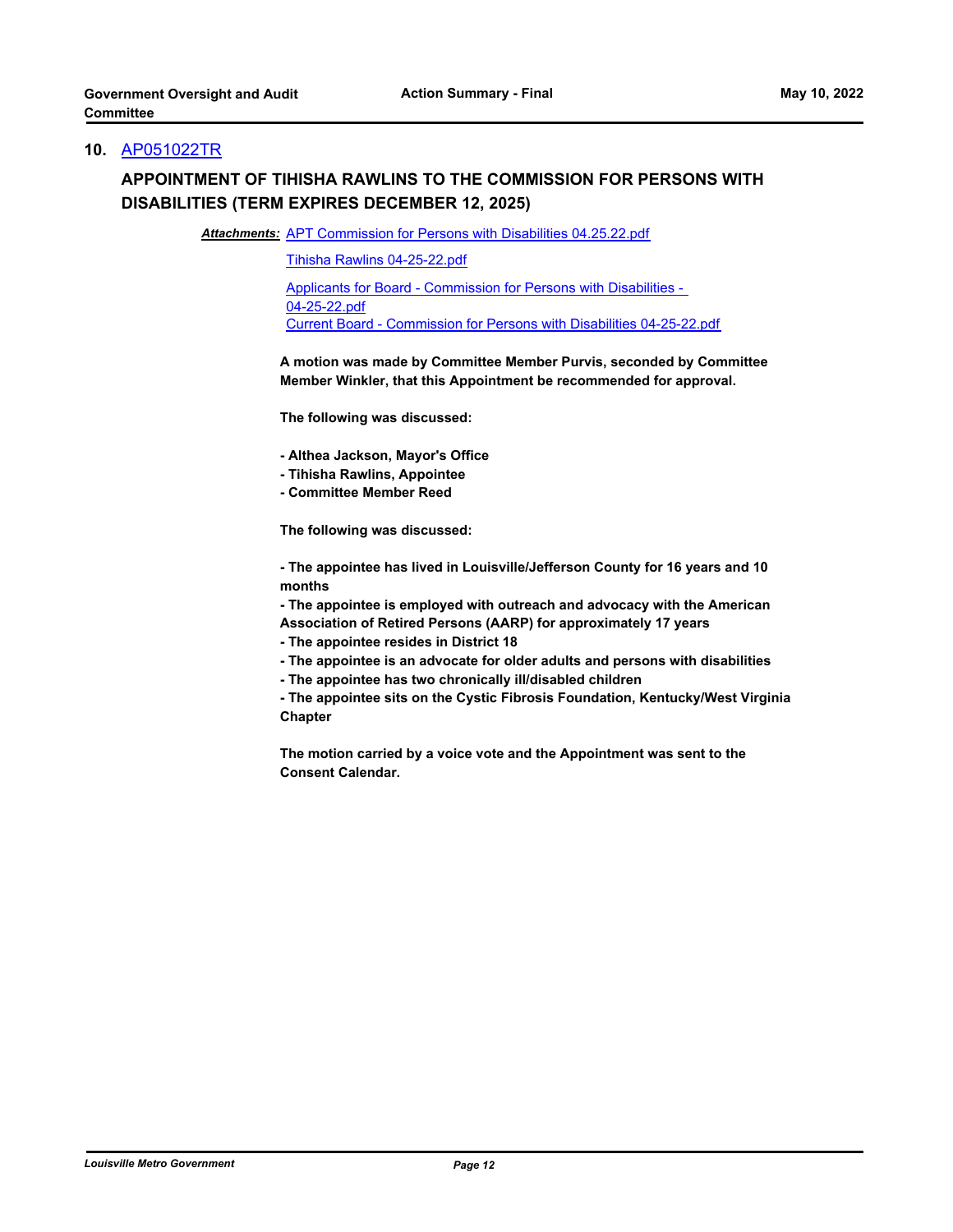## **11.** [AP051022JT](http://louisville.legistar.com/gateway.aspx?m=l&id=/matter.aspx?key=60218)

# **APPOINTMENT OF JASMINE TATE TO THE NULU REVIEW OVERLAY DISTRICT COMMITTEE (TERM EXPIRES FEBRUARY 26, 2025).**

Attachments: [APT Nulu Review Overlay District Committee 04.25.22.pdf](http://louisville.legistar.com/gateway.aspx?M=F&ID=0efda11e-c92a-4e3e-9fb5-31507d5ef1e7.pdf)

[Jasmine Tate 04-25-22.pdf](http://louisville.legistar.com/gateway.aspx?M=F&ID=c2489128-a1f7-431a-9a52-57517b3f90fa.pdf)

[Applicants for Board - Nulu Review Overlay District Committee -](http://louisville.legistar.com/gateway.aspx?M=F&ID=64c1a9b3-774a-414d-a56f-62239546ebae.pdf)  04-25-22 JT.pdf [Current - Nulu Review Overlay District Committee - 04-25-22.pdf](http://louisville.legistar.com/gateway.aspx?M=F&ID=a5b609d3-c237-49c0-b7ed-ceb20feee41c.pdf)

**A motion was made by Committee Member Winkler, seconded by, Committee Member Purvis, that this Appointment be recommended for approval.**

**Althea Jackson, Mayor's Office, spoke to this item.**

**The following was discussed:** 

**- The appointee would be replacing the former board members seat on the committee as the former board member has completed her term**

**- The appointee has lived in Louisville/Jefferson County for 33 years** 

**- The appointee is a finance analyst with Brown-Forman Corporation** 

**- The appointee will be representing the prescribed seat for the Phoenix Hill Neighborhood Association** 

**- The appointee resides in District 4**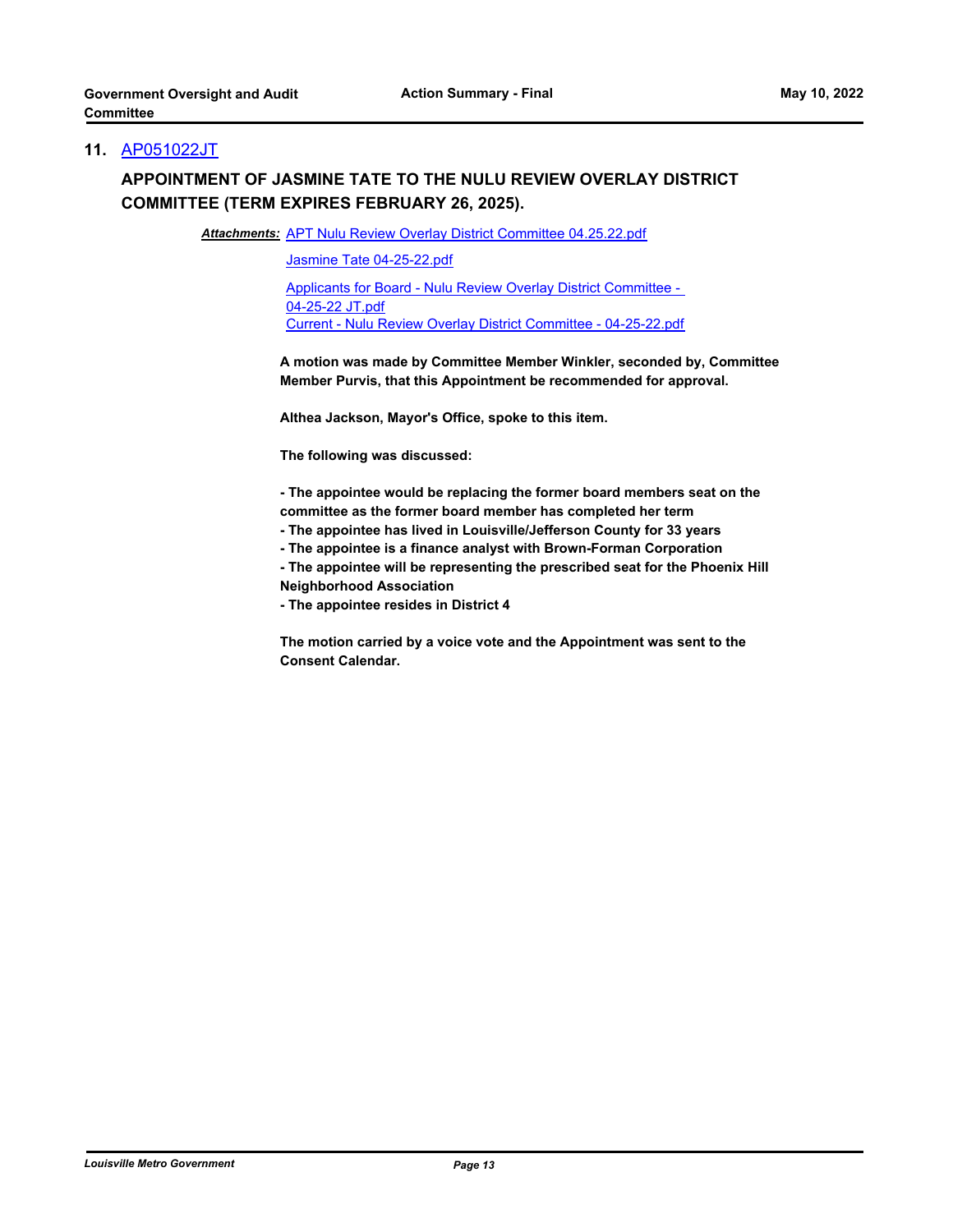#### **12.** [RP051022WM](http://louisville.legistar.com/gateway.aspx?m=l&id=/matter.aspx?key=60219)

## **REAPPOINTMENT OF WILLIAM MARZIAN TO THE NULU REVIEW OVERLAY DISTRICT COMMITTEE (TERM EXPIRES FEBRUARY 26, 2025).**

Attachments: [APT Nulu Review Overlay District Committee 04.25.22.pdf](http://louisville.legistar.com/gateway.aspx?M=F&ID=c4841544-e16f-4b96-bb54-2ec7610cf45f.pdf)

[William Marzian 04-25-22.pdf](http://louisville.legistar.com/gateway.aspx?M=F&ID=038e665f-1a26-4c5b-8077-7e5dde2b79bc.pdf)

[Applicants for Board - Nulu Review Overlay District Committee -](http://louisville.legistar.com/gateway.aspx?M=F&ID=4d920a9f-03db-4269-9c00-0fa75bbac5b0.pdf)  04-25-22 WM.pdf [Current - Nulu Review Overlay District Committee - 04-25-22 WM.pdf](http://louisville.legistar.com/gateway.aspx?M=F&ID=e90fb626-6b76-470b-82b7-87df554b7ae1.pdf)

**A motion was made by Committee Member Purvis, seconded by Committee Member Reed, that this Reappointment be recommended for approval.** 

**Althea Jackson, Mayor's Office, spoke to this item.** 

**The following was discussed:** 

- **The appointee is a long time resident of Louisville/Jefferson County**
- **The appointee is a property developer and manager**
- **The appointee resides in District 8**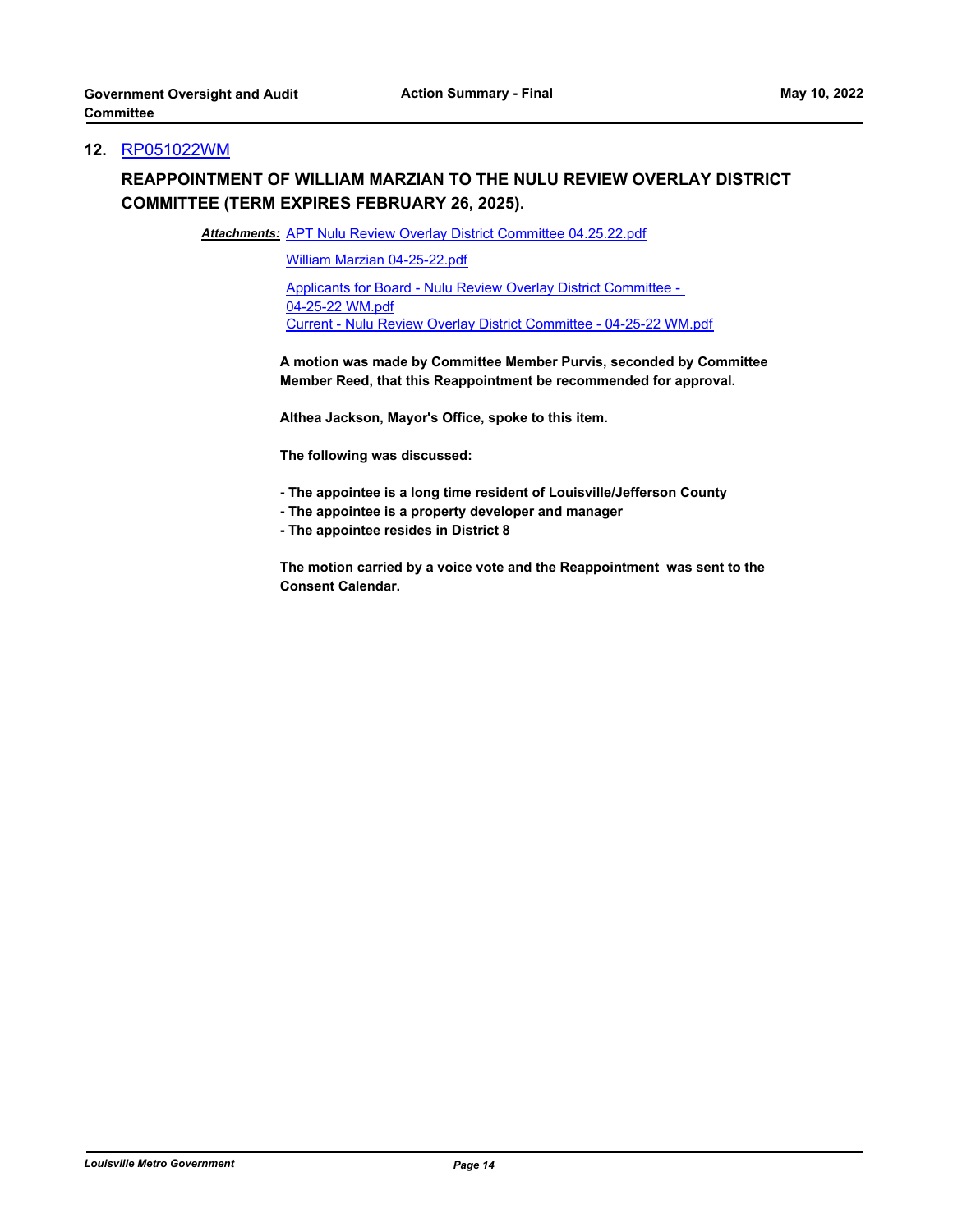### **13.** [RP051022RE](http://louisville.legistar.com/gateway.aspx?m=l&id=/matter.aspx?key=60220)

## **REAPPOINTMENT OF ROBYN EMBRY TO THE DOMESTIC VIOLENCE PREVENTION COORDINATING COUNCIL (TERM EXPIRES APRIL 26, 2025).**

Attachments: [APT Domestic Violence Prevention Coordinating Council 04.25.22.pdf](http://louisville.legistar.com/gateway.aspx?M=F&ID=af2dff5c-ad37-439f-8acf-d4982294f36a.pdf)

[Robyn Embry 04-25-22.pdf](http://louisville.legistar.com/gateway.aspx?M=F&ID=c9e045ca-9ccd-4873-960f-fd984d8ca9be.pdf)

[Applicants for Board - Domestic Violence Prevention 04-25-22 RE.pdf](http://louisville.legistar.com/gateway.aspx?M=F&ID=90ce30cd-428e-42fe-b0ee-ce427dff55c4.pdf)

[Current Board - Domestic Violence Prevention 04-25-22 RE.pdf](http://louisville.legistar.com/gateway.aspx?M=F&ID=d8dac42c-0a0c-4dc1-b5a4-6d547c66dcf8.pdf)

**A motion was made by Committee Member Winkler, seconded by Committee Member Purvis, that this Reappointment be recommended for approval.** 

**The following spoke to this item:** 

**- Althea Jackson, Mayors Office**

- **Robyn Embry, Appointee**
- **Vice Chair Piagentini**

**The following was discussed:** 

- **The appointee has lived in Louisville/Jefferson County for 16 years**
- **The appointee is a therapist with New Beginning Education**
- **The appointee resides in District 15**
- **The appointee is originally from Richmond, KY**
- **The appointee is an Eastern Kentucky the University alumnus**
- **The appointee earned her Master's Degree at Raymond A. Kent School of**
- **Social Work and Family Science at University of Louisville**

**- Comments were made regarding the appointee's work with various organizations**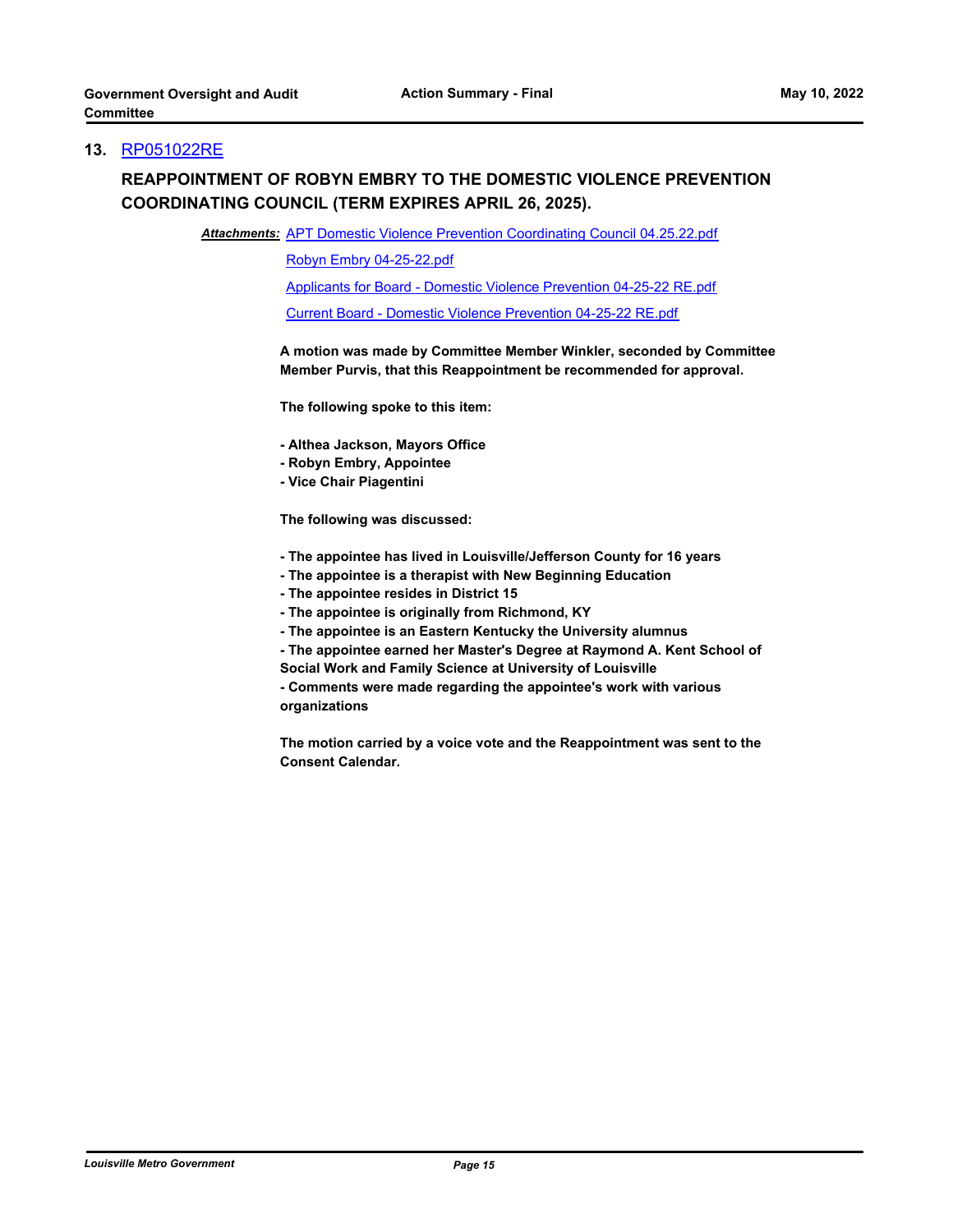## **14.** [RP051022PK](http://louisville.legistar.com/gateway.aspx?m=l&id=/matter.aspx?key=60221)

# **REAPPOINTMENT OF PATRICIA KLIKA TO THE DOMESTIC VIOLENCE PREVENTION COORDINATING COUNCIL (TERM EXPIRES APRIL 26, 2025).**

Attachments: [APT Domestic Violence Prevention Coordinating Council 04.25.22.pdf](http://louisville.legistar.com/gateway.aspx?M=F&ID=8cc32fb9-c2ed-4035-8805-9ea672443ffe.pdf)

[Patricia Klika 04-25-22.pdf](http://louisville.legistar.com/gateway.aspx?M=F&ID=3c2c9f5b-8b8d-4a30-a872-d303d302d6bf.pdf)

[Applicants for Board - Domestic Violence Prevention 04-25-22 PK.pdf](http://louisville.legistar.com/gateway.aspx?M=F&ID=f61e7f50-ef38-4f96-9186-b05f0eef98f1.pdf)

[Current Board - Domestic Violence Prevention 04-25-22 PK.pdf](http://louisville.legistar.com/gateway.aspx?M=F&ID=83fa9d18-183c-4643-95ac-4882f83f3950.pdf)

**A motion was made by Committee Member Winkler, seconded by Committee Member Fox, that this Reappointment be recommended for approval.** 

**Althea Jackson, Mayor's Office, spoke to this item.**

**The following was discussed:** 

- **The appointee has lived in Louisville/Jefferson County since 2004**
- **The appointee is retired**
- **The appointee resides in District 16**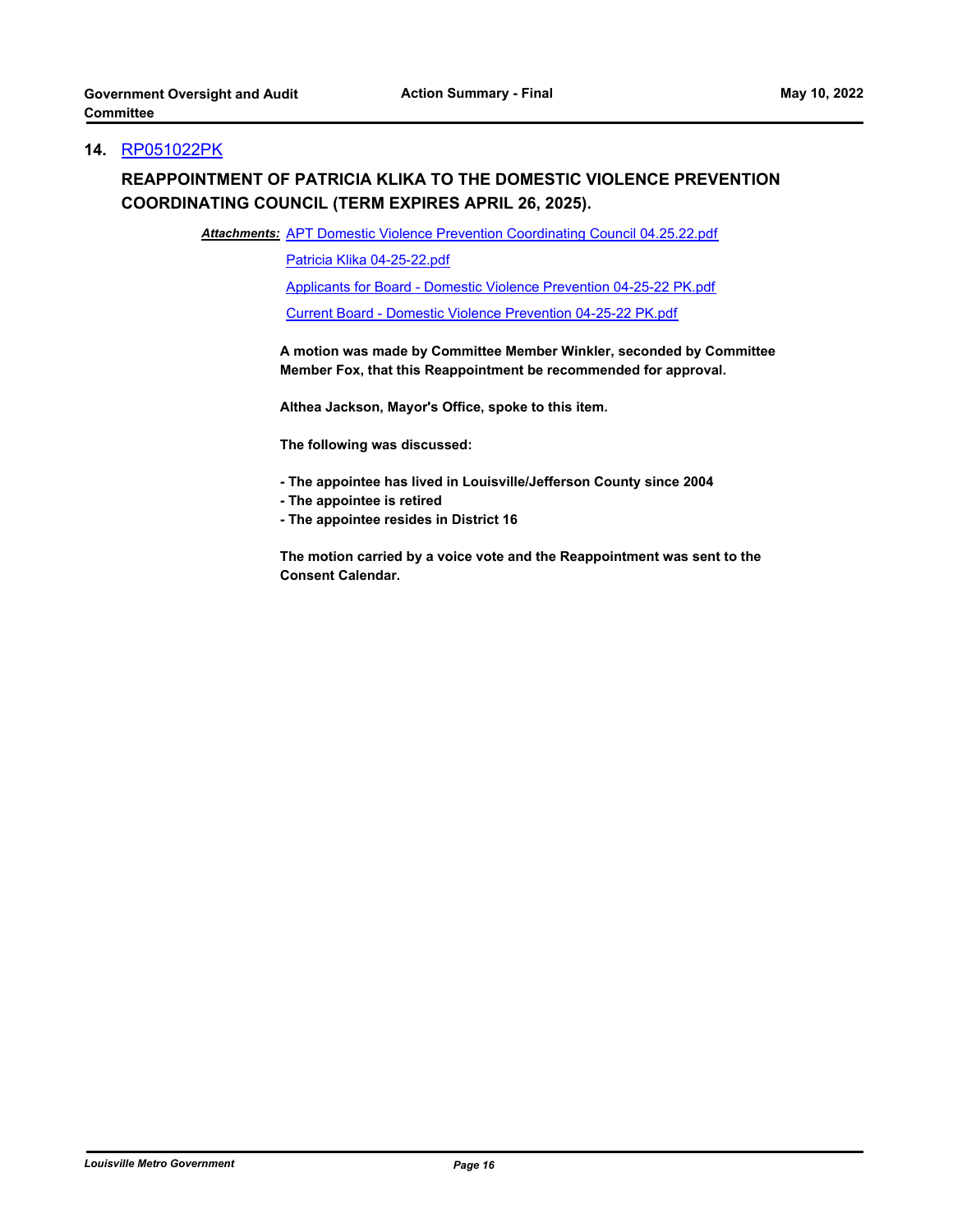#### **15.** [RP051022MH](http://louisville.legistar.com/gateway.aspx?m=l&id=/matter.aspx?key=60222)

## **REAPPOINTMENT OF MATTHEW HARRELL TO THE AFFORDABLE HOUSING TRUST FUND BOARD (TERM EXPIRES DECEMBER 31, 2025)**

Attachments: [APT Affordable Housing Trust Fund Board 04.25.22.pdf](http://louisville.legistar.com/gateway.aspx?M=F&ID=c675a027-f284-474b-b3f4-5111703a24a9.pdf)

[Matthew Harrell 04-25-22.pdf](http://louisville.legistar.com/gateway.aspx?M=F&ID=fc51860a-84aa-4de3-b23a-cdd413e47708.pdf)

[Applicants for Board - Affordable Housing Trust Fund Board 04-25-22](http://louisville.legistar.com/gateway.aspx?M=F&ID=25986be5-a54a-48f1-b485-cb6ebc2ca26e.pdf)  MH.pdf [Current Board - Affordable Housing Trust Fund Board 04-25-22 MH.pdf](http://louisville.legistar.com/gateway.aspx?M=F&ID=b419ffa1-380e-4b51-9a20-77e11d30f159.pdf)

**A motion was made by Committee Member Winkler, seconded by Committee Member Fox, that this Reappointment be recommended for approval.** 

**Althea Jackson, Mayor's Office, spoke to this item.**

**The following was discussed:** 

**- The appointee has lived in Louisville/Jefferson County for approximately 10 years**

- **The appointee resides in District 5**
- **The appointee is employed with Apk Development & Construction, LLC**
- **The appointee is filling the member-at-large seat on this board**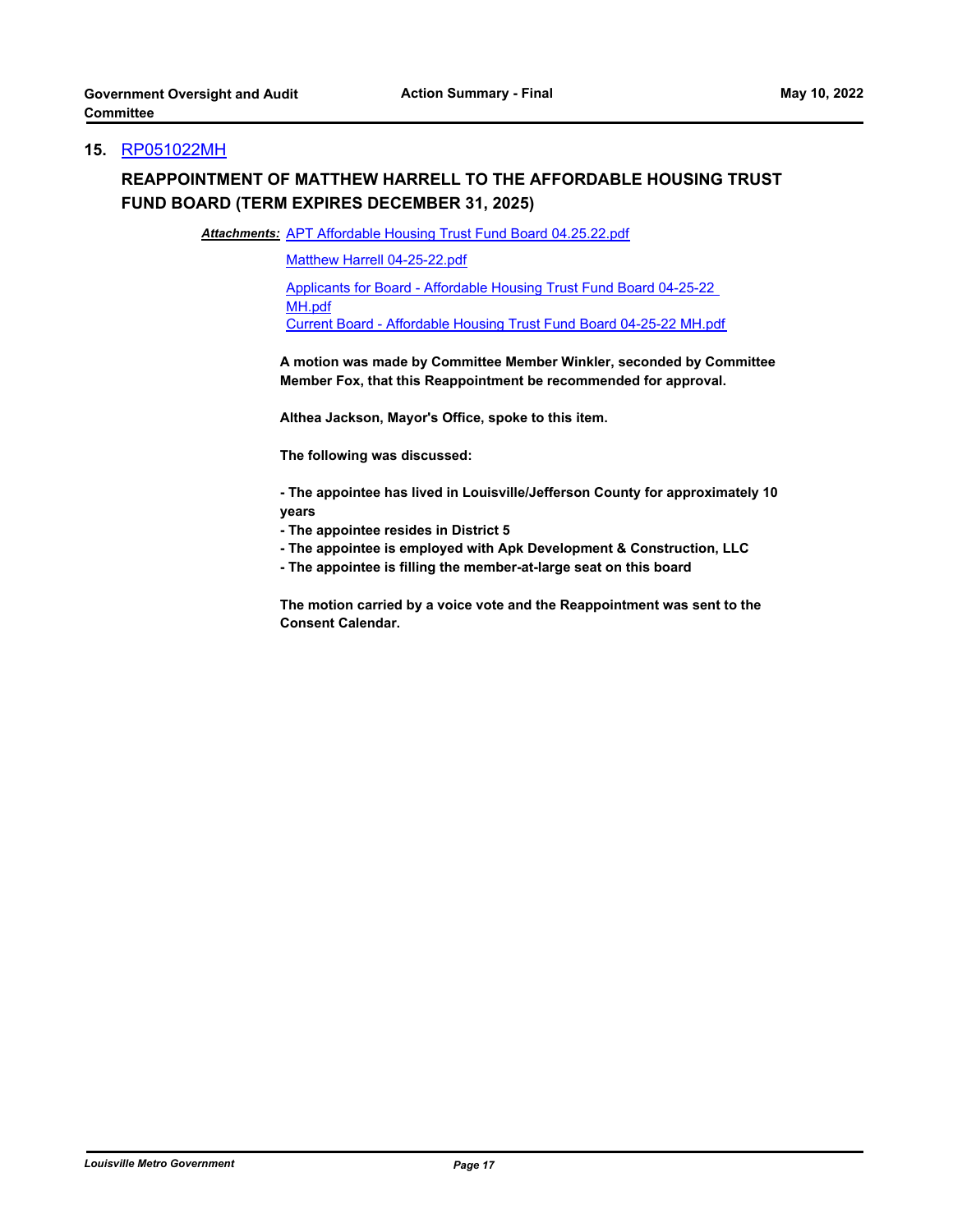#### **16.** [RP051022PD](http://louisville.legistar.com/gateway.aspx?m=l&id=/matter.aspx?key=60223)

## **REAPPOINTMENT OF PHILLIP DIBLASI TO THE CEMETERY BOARD (TERM EXPIRES APRIL 13, 2025).**

#### Attachments: [APT Cemetery Board 04.25.22.pdf](http://louisville.legistar.com/gateway.aspx?M=F&ID=012bb30f-b2f4-442e-b22f-77f81d1fd4ed.pdf)

[Phillip DiBlasi 04-25-22.pdf](http://louisville.legistar.com/gateway.aspx?M=F&ID=3be918b4-ff48-4924-ae89-710b1353850e.pdf)

[Applicants for Board - Cemetery Board 04-25-22 PD.pdf](http://louisville.legistar.com/gateway.aspx?M=F&ID=9b310557-3d0d-48ec-a7d7-4ed16620e97a.pdf)

[Current Board - Cemetery Board 04-25-22 PD.pdf](http://louisville.legistar.com/gateway.aspx?M=F&ID=4629b607-30f2-4151-84fb-ed6ac60210f5.pdf)

**A motion was made by Committee Member Winkler, seconded by Committee Member Purvis, that this Reappointment be recommended for approval.** 

**The following spoke to this item:** 

**- Althea Jackson, Mayor's Office**

**- Phillip DiBlasi, Appointee**

**The following was discussed:** 

- **The appointee has lived in Louisville/Jefferson County since 1979**
- **The appointee is a retired archaeologists from the University of Louisville**
- **The appointee resides in District 4**
- **The appointee is the Chair on this board**

**The motion carried by a voice vote and the Reappointment was sent to the Consent Calendar.**

#### **17.** [O-058-22](http://louisville.legistar.com/gateway.aspx?m=l&id=/matter.aspx?key=59603)

**AN ORDINANCE AMENDING SECTIONS 21.02, 21.06 AND 21.99 OF THE LOUISVILLE METRO CODE OF ORDINANCES ("LMCO") AND CREATING NEW SECTIONS OF LMCO CHAPTER 21 RELATING TO THE LOBBYING OF METRO OFFICERS.**

*Sponsors:*Primary Bill Hollander (D-9) and Additional Cassie Chambers Armstrong (D-8)

Attachments: O-058-22 PROPOSED CABS 061422 Amend LMCO RE Lobbying of Metro Officers.pdf [O-058-22 V.1 021722 Amend LMCO RE Lobbying of Metro](http://louisville.legistar.com/gateway.aspx?M=F&ID=fbf6eef0-c769-407c-acc4-2bb46ce500f2.pdf)  Officers.pdf

**This item remained held in committee.**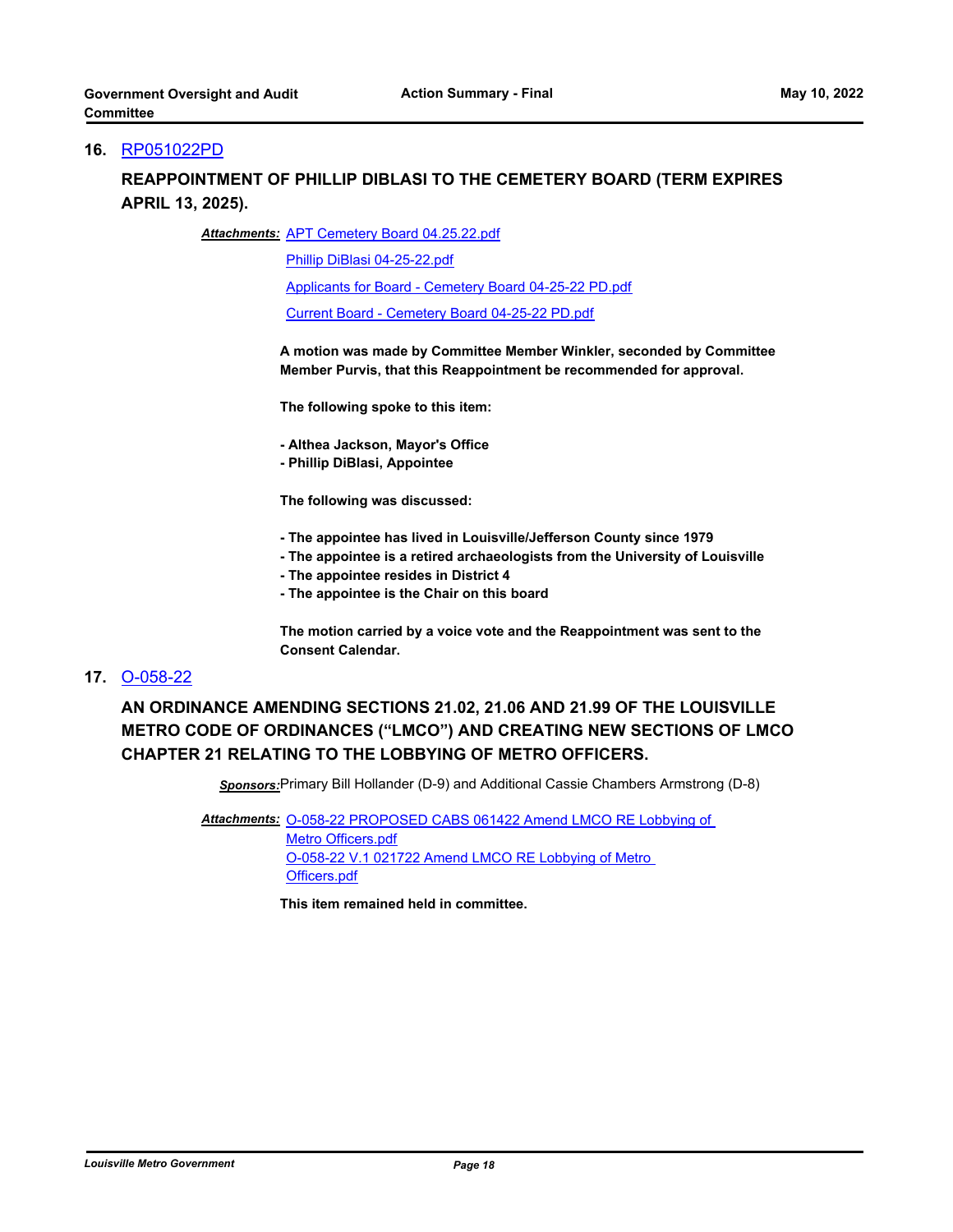## **18.** [R-044-22](http://louisville.legistar.com/gateway.aspx?m=l&id=/matter.aspx?key=59715)

**A RESOLUTION DETAILING THE EXPECTATIONS OF METRO COUNCIL FOR [ALL LOUISVILLE METRO DEPARTMENTS, AGENCIES,] CERTAIN ENTITIES GOVERNED BY BOARDS[,] AND COMMISSIONS[, AND AUTHORITIES] REGARDING BEST PRACTICES FOR BOARD TRAINING, EXPENSE AUTHORIZATIONS, PROCUREMENT, AND HIRING. (AS AMENDED)**

*Sponsors:*Primary Anthony Piagentini (R-19)

| <b>Attachments:</b> R-044-22 V.3 CAM 051022 Detailing the Expectations of Council for |  |
|---------------------------------------------------------------------------------------|--|
| <b>Certain Entities Governed by Boards and Commissions RE Best</b>                    |  |
| Practices.pdf                                                                         |  |
| R-044-22 PROPOSED CAM 051022 Detailing the Expectations of                            |  |
| <b>Council for Certain Entities Governed by Boards and Commissions RE</b>             |  |
| <b>Best Practices.pdf</b>                                                             |  |
| R-044-22 V.2 CAM 030822 Detailing the Expectations of Council for                     |  |
| <b>Certain Entities Governed by Boards and Commissions RE Best</b>                    |  |
| Practices.pdf                                                                         |  |
| R-044-22 V.1 030322 Detailing the Expectations of Council for All                     |  |
| Louisville Metro Departments, Agencies, Boards, commissions and                       |  |
| <b>Authorities RE Best Practices.pdf</b>                                              |  |
| RES 066 2022.pdf                                                                      |  |

**A motion was made by Committee Member Winkler, seconded by Committee Member Fox, that this Resolution be recommended for approval.** 

**Vice Chair Piagentini spoke to this item spoke to this item regarding the proposed amendment as shown in the attached document titled: "R-044-22 PROPOSED CAM 051022 Detailing the Expectations of Council for Certain Entities Governed by Boards and Commissions RE Best Practices.pdf."**

**A motion was made by Vice Chair Piagentini, seconded by Committee Member Fox, that this Resolution be amended as stated above.**

**Vice Chair Piagentini spoke to the proposed amendment.** 

**The following was discussed:** 

**- The amendments in the Resolution was briefly reviewed** 

**- Clarifying language was added for those who were being nominated for the first time -- examples were provided** 

**- Section II of this Resolution was removed** 

**The motion to amend carried by a voice vote.** 

**The motion to recommend for approval carried by a voice vote and the amended Resolution was sent to Old Business.**

## **Adjournment**

**Without objection, Vice Chair Piagentini adjourned the meeting at 6:35 p.m.**